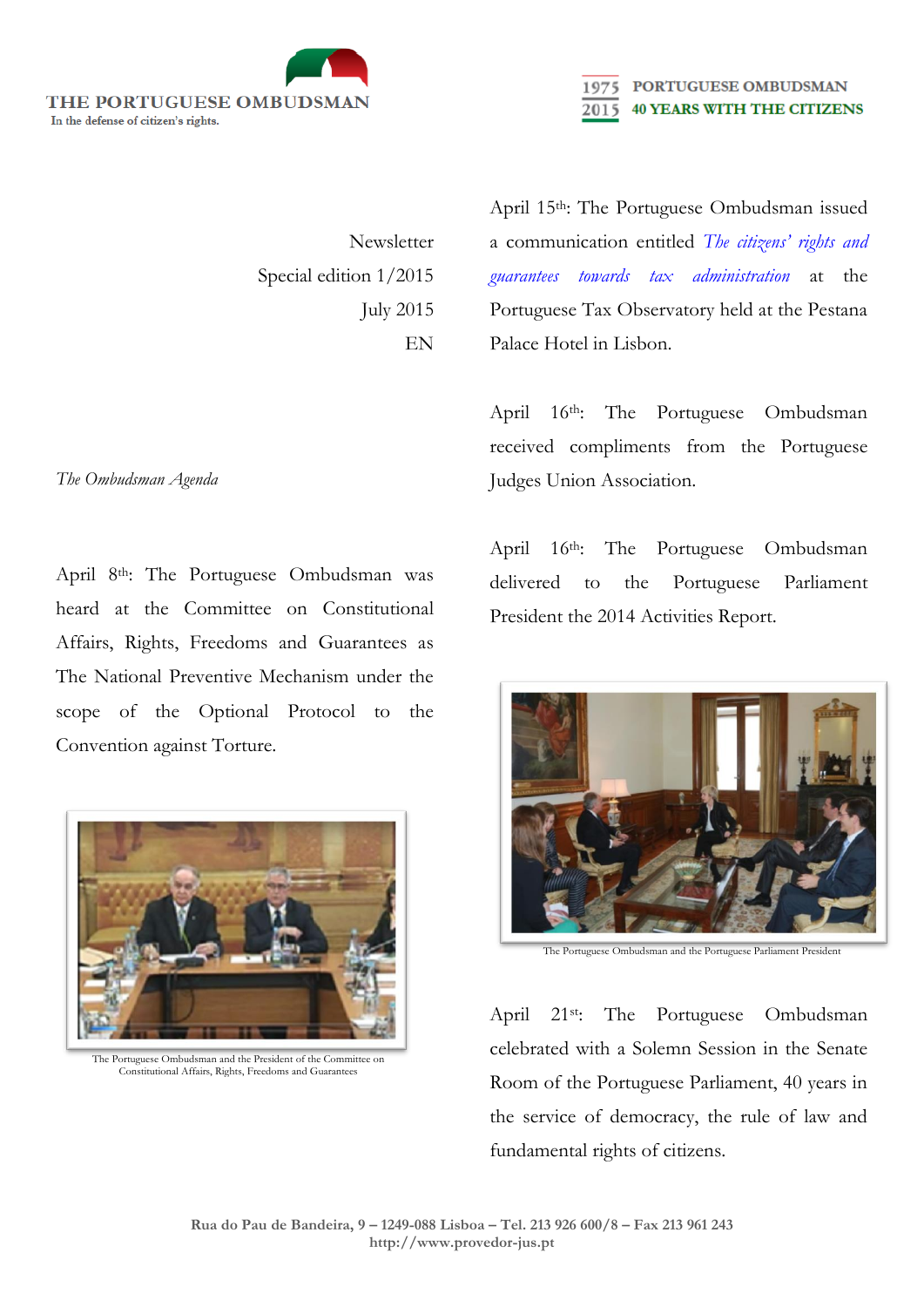THE PORTUGUESE OMBUDSMAN In the defense of citizen's rights.

PORTUGUESE OMBUDSMAN **40 YEARS WITH THE CITIZENS** 2015

On this occasion the Portuguese Ombudsman delivered the speech entitled *[Memorate with the](http://www.provedor-jus.pt/?idc=97&idi=15613)  [Portuguese forty years of the Ombudsman.](http://www.provedor-jus.pt/?idc=97&idi=15613)*



*Cantus Certus*



Vice-President of the Portuguese Parliament and the Portuguese Ombudsman



The closing of the Solemn Session with the National Anthem

April 21st: The Portuguese Ombudsman promoted an institutional seminar entitled *The Ombudsman in the future - new challenges*, held in the Senate Room of the Portuguese Parliament, in which was made a communication entitled *[The](http://www.provedor-jus.pt/?idc=97&idi=15614)  [Ombudsman in the future.](http://www.provedor-jus.pt/?idc=97&idi=15614)*

![](_page_1_Picture_10.jpeg)

Jorge Sampaio, Portuguese Ombudsman and the Sweden Ombudsman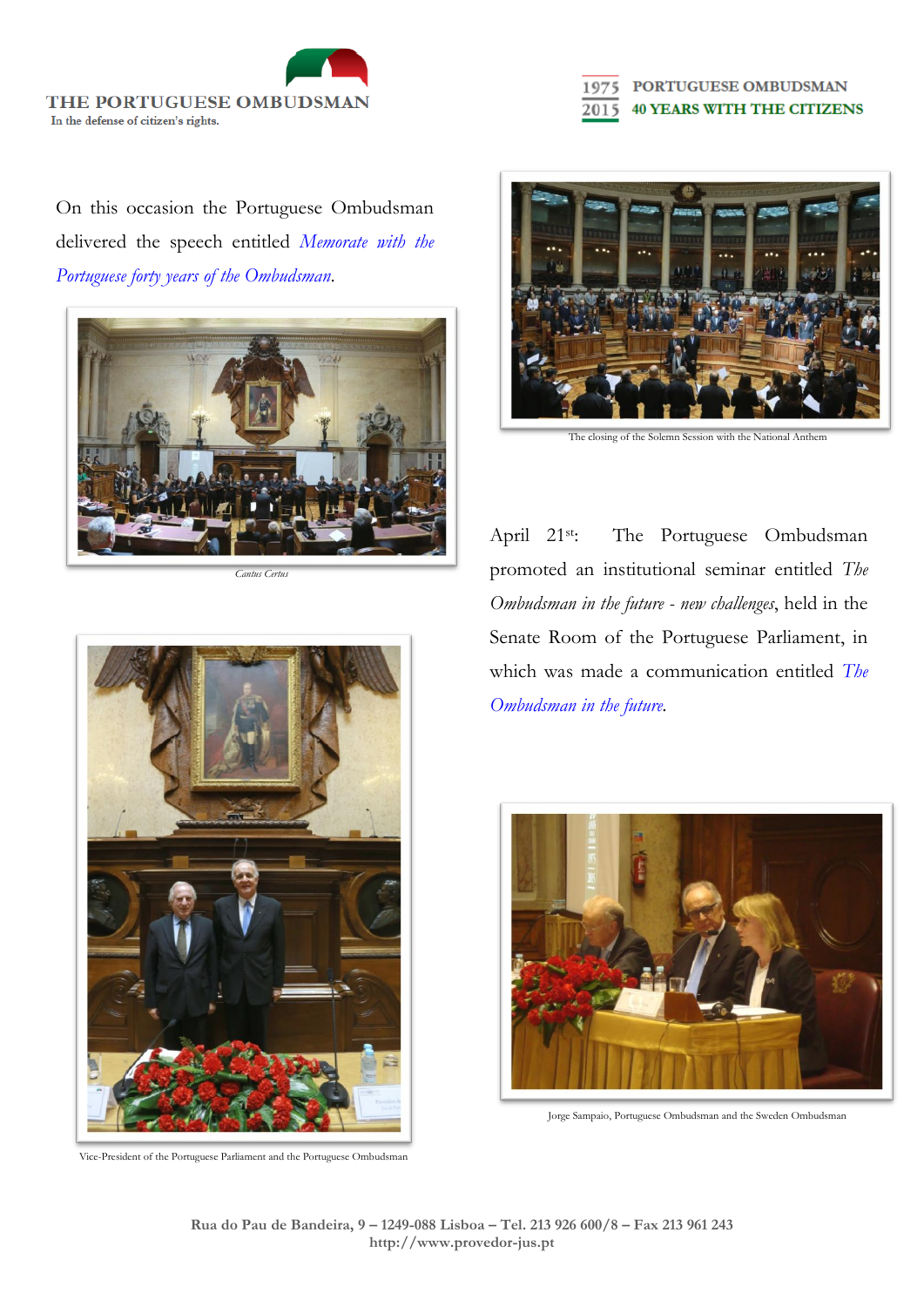THE PORTUGUESE OMBUDSMAN In the defense of citizen's rights.

![](_page_2_Picture_1.jpeg)

Parliamentarian, Portuguese Ombudsman and Angolan Ombudsman

April 22nd: The Portuguese Ombudsman received the first meeting of Ombudsmen, Human Rights National Commissions and other institutions of Human Rights from the Portuguese Community Speaking Countries.

![](_page_2_Picture_4.jpeg)

April 26th: The Portuguese Ombudsman went to Warsaw to take part in the 10<sup>th</sup> National

## PORTUGUESE OMBUDSMAN **40 YEARS WITH THE CITIZENS** 2015

Seminar of the European Network of Ombudsmen, entitled *The Ombudsmen against discrimination*.

May 5<sup>th</sup>: The Portuguese Ombudsman, as part of the celebrations of the 40 years of this state body, promoted at the Basic and Secondary School José Silvestre Ribeiro in Idanha-a-Nova, an awareness session for human rights.

![](_page_2_Picture_9.jpeg)

May 8th: The Portuguese Ombudsman has participated in the symposium *New trends in law and criminal proceedings* at the Law School in the University of Coimbra.

May 8th: The Portuguese Ombudsman promoted, sponsored by *Idealmed*, a concert with the Lisbon Metropolitan Orchestra, to commemorate the 40<sup>th</sup> anniversary of this state body, at the Thalia Theatre in Lisbon.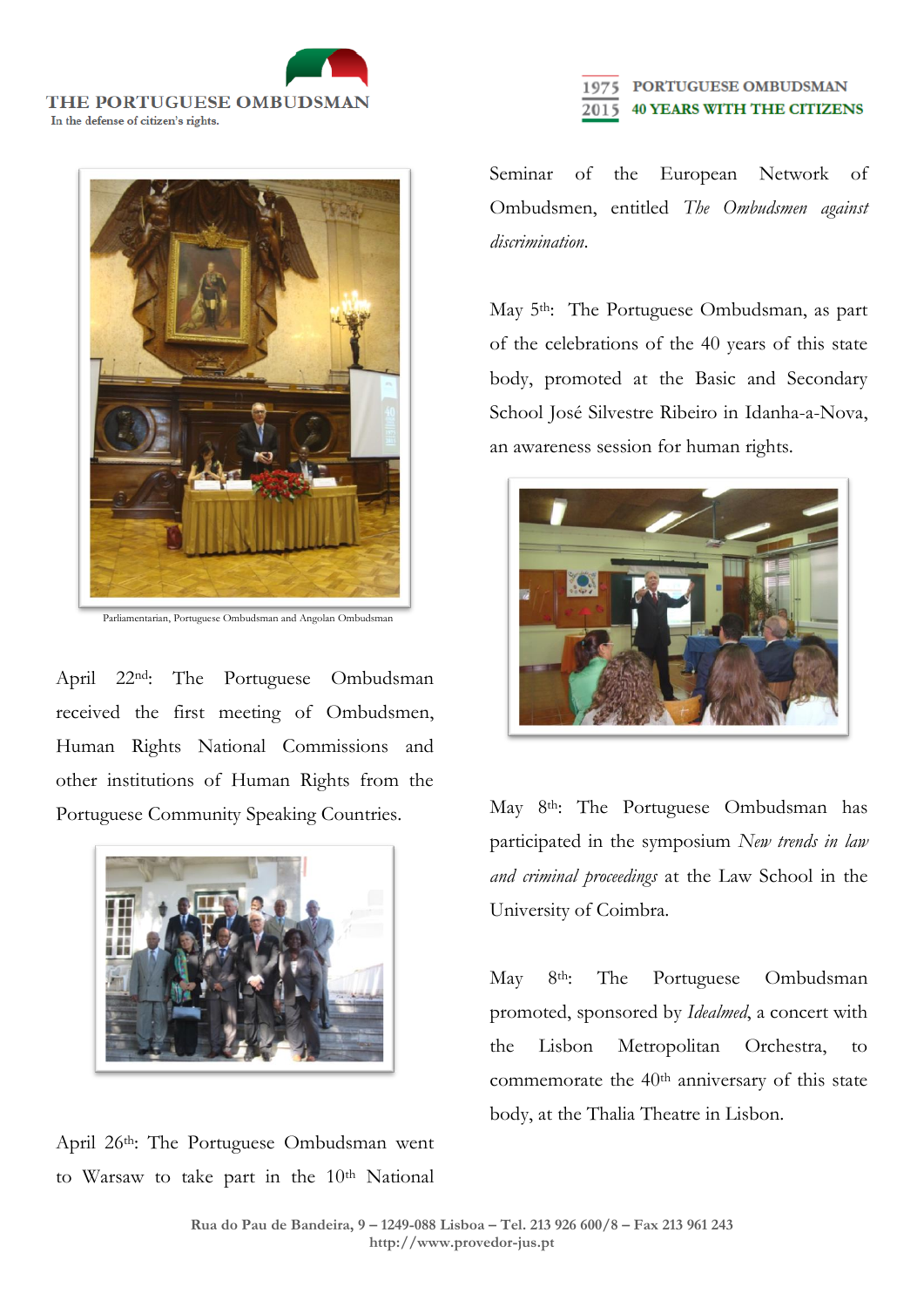THE PORTUGUESE OMBUDSMAN In the defense of citizen's rights.

May 10<sup>th</sup>: The Portuguese Ombudsman traveled to Bogota to attend the meeting of the Iberoamerican Ombudsman Federation Rector Council and the *First Iberoamerican Summit on Human Rights, Migrants and Human Trafficking*. Within this journey the Ombudsman, visited a Portuguese citizen in *La Picota* prison at the Colombian capital.

May 18<sup>th</sup>: The Portuguese Ombudsman visited the Autonomous Region of Madeira (RAM), from 18<sup>th</sup> to 20<sup>th</sup> May as part of this state body 40th anniversary celebration. In addition to the institutional visits, the Ombudsman received at the S. Lourenço Palace, citizens who requested its intervention in the defense of their rights.

May 19th: The Portuguese Ombudsman, under the celebrations of the 40 years anniversary, promoted at the Jaime Moniz Secondary School in Funchal, a meeting to adress Human Rights and the role of the Ombudsman, aimed to awake and sensitize young people on these matters.

![](_page_3_Picture_4.jpeg)

2015

PORTUGUESE OMBUDSMAN

**40 YEARS WITH THE CITIZENS** 

Regional Secretary for Education, the Portuguese Ombudsman and the Jaime Moniz School Director

May 21st: The Portuguese Ombudsman as part of the 40th anniversary celebrations promotes a cinema cycle on Human Rights in partnership with the Portuguese Film Institute (Cinemateca Portuguesa). The first stage of this partnership took place on May 21st with the screening of *Wild River* from the director Elia Kazan.

![](_page_3_Picture_7.jpeg)

The Portuguese Ombudsman, Teresa Beleza PhD. and the Portuguese Film Institute Assistant Director

At the end was held a brief discussion with the Ombudsman, the guest Teresa Beleza PhD. and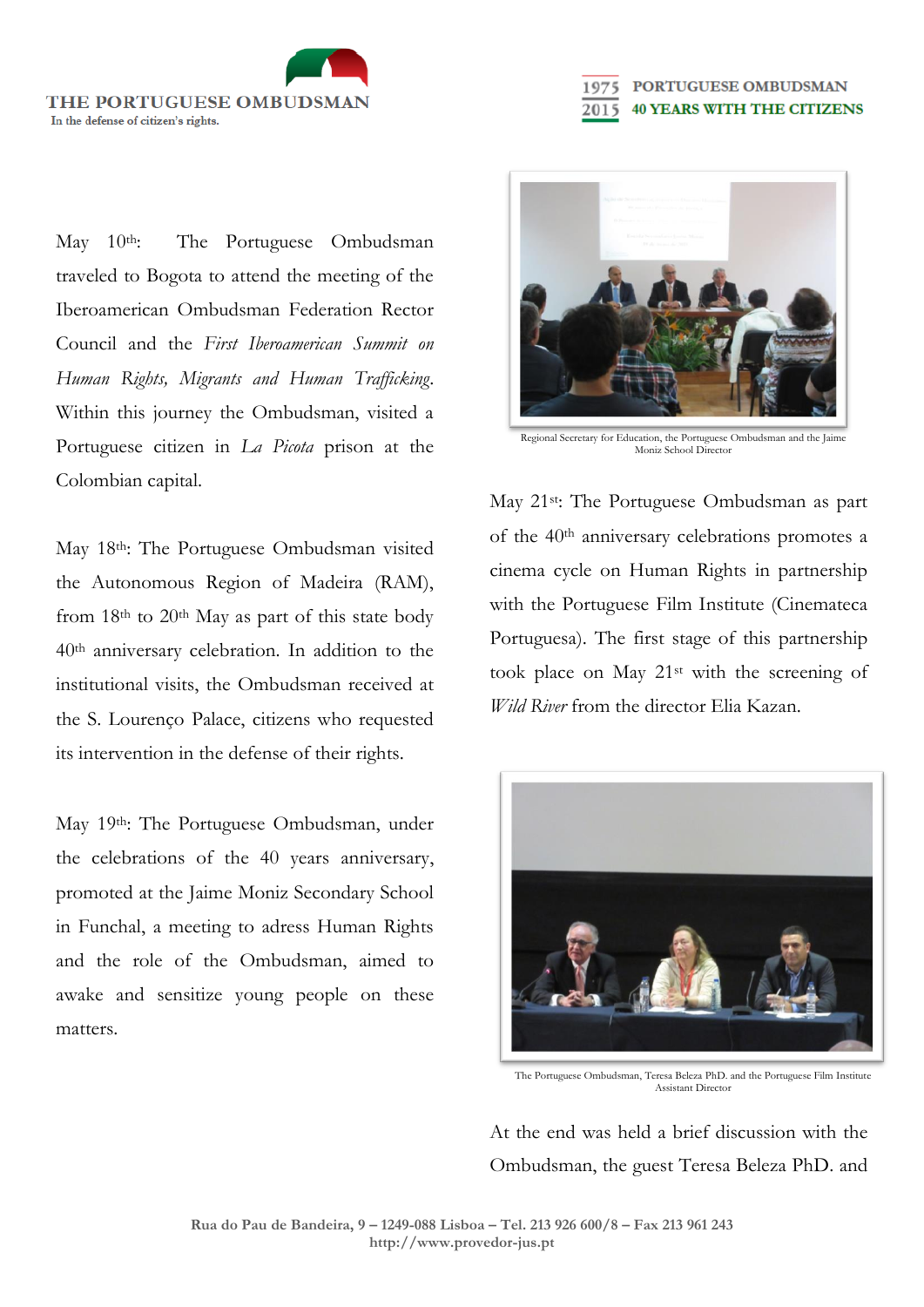![](_page_4_Picture_0.jpeg)

the Portuguese Film Institute Assistant Director.

May 22nd: The Portuguese Ombudsman participated in the International Conference *Mind and Responsibility. Philosophy, Science and Criminal Law* organized by the Criminal Law and Criminal Sciences Research Centre, held in the Law School auditorium of the University of Lisbon.

May 22nd: The Portuguese Ombudsman attended the opening of the National Coaches Museum invited by the Secretary of State for Culture and the Director-General for Cultural Heritage.

May 25<sup>th</sup>: The Portuguese Ombudsman participated in the VIII Conference entitled *Missing children and sexually exploited*, promoted by the Child Care Institute in the Parliament's New Hall in Lisbon.

May 27th: The Portuguese Ombudsman visited the Autonomous Region of Azores (RAA), as part of 40th anniversary celebration of this state body. In addition to the institutional visits, the Ombudsman contacted citizens who requested its intervention in the defense of their rights.

## PORTUGUESE OMBUDSMAN **40 YEARS WITH THE CITIZENS** 2015

May 27th: The Portuguese Ombudsman, under the celebrations of the 40 years of this state body, foster an awareness session for Human Rights at the High School Antero de Quental, in Ponta Delgada. This meeting was aimed to awake and sensitize young people to children's rights, human rights and the role of the Ombudsman.

![](_page_4_Picture_8.jpeg)

Executive Council President, Portuguese Ombudsman, Regional Education Directorate Pedagogical Services Director

June 1st: The Portuguese Ombudsman comemorated the International Children's Day with a concert by the Vialonga Generation Orchestra which took place in the Orient Foundation auditorium in Lisbon.

July 15th:The Portuguese Ombudsman in a partnership with CTT launched a philatelic emission formed by a stamp and paper pad designed by the awarded artist João Machado.